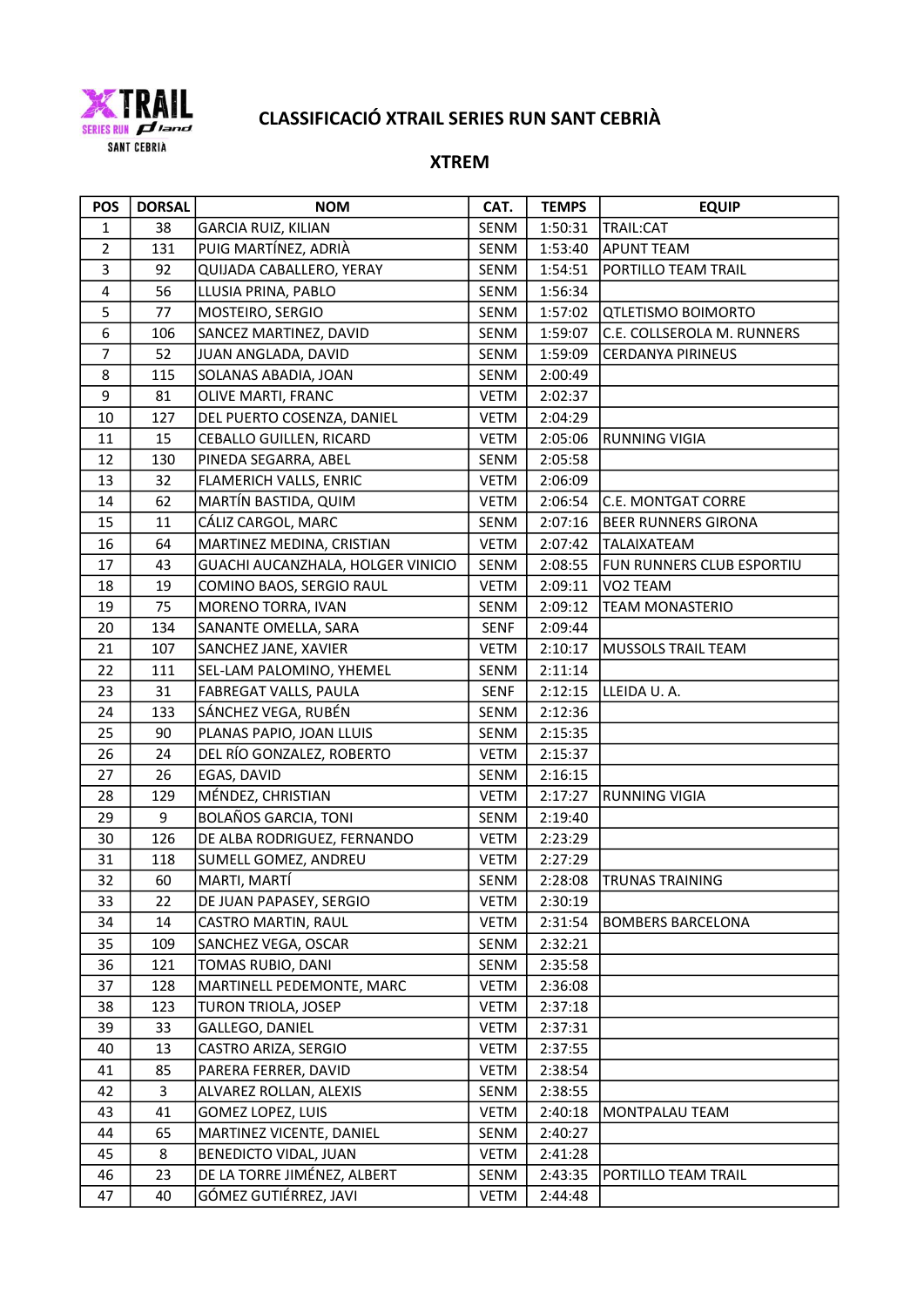

# CLASSIFICACIÓ XTRAIL SERIES RUN SANT CEBRIÀ

### XTREM

| <b>POS</b> | <b>DORSAL</b>           | <b>NOM</b>                         | CAT.        | <b>TEMPS</b> | <b>EQUIP</b>                |
|------------|-------------------------|------------------------------------|-------------|--------------|-----------------------------|
| 48         | 67                      | MEDINA, JULIA                      | <b>VETF</b> | 2:46:05      | C.A. SPIRIDON               |
| 49         | 66                      | MARTOS ARRIBAS, MARIBEL            | <b>VETF</b> | 2:46:37      | WERFENRUNNERS               |
| 50         | 74                      | MORE PUJOL, BERNAT                 | VETM        | 2:47:28      |                             |
| 51         | 39                      | GIMENO MARQUINA, MIGUEL ÁNGEL      | <b>VETM</b> | 2:48:02      | <b>ABIERTO FESTIVOS</b>     |
| 52         | 68                      | AVENDAÑO MORALES, FRANCISCO JAVIER | <b>VETM</b> | 2:49:40      | C.A. SPIRIDON               |
| 53         | 17                      | CIPOLLA, ALBERTO                   | SENM        | 2:49:46      |                             |
| 54         | 71                      | MONSERDA PEREZ, ORIOL              | <b>VETM</b> | 2:49:50      | OJU KE PASSU                |
| 55         | 91                      | PORRAS HERNANDEZ, RUBEN            | SENM        | 2:50:32      |                             |
| 56         | 21                      | CUEVAS MARTI, LAIA                 | <b>SENF</b> | 2:52:05      | <b>MATXACUCA</b>            |
| 57         | 59                      | MAIZ RUBIO, OMAR                   | SENM        | 2:53:14      |                             |
| 58         | 120                     | TERRADES CAIRETA, CRISTINA         | <b>VETF</b> | 2:54:05      |                             |
| 59         | 86                      | PARÉS MONGUILLOT, BERNAT           | SENM        | 2:54:13      | <b>OUTDOOR CIRCUITS</b>     |
| 60         | 16                      | CHABBAL, LAURENT                   | <b>VETM</b> | 2:55:08      |                             |
| 61         | 29                      | EVERSON, GAVIN                     | <b>VETM</b> | 2:55:31      |                             |
| 62         | 30                      | <b>EVERSON, PETER</b>              | SENM        | 2:55:31      |                             |
| 63         | 48                      | GUTIÉRREZ PALACIOS, ANTONIO        | <b>VETM</b> | 2:56:51      |                             |
| 64         | $\overline{\mathbf{4}}$ | ARTEAGA GASCO, SANDRA              | <b>VETF</b> | 2:58:06      | <b>WETRACKS</b>             |
| 65         | 102                     | SABATE ARROYO, ARNAU               | SENM        | 2:58:12      |                             |
| 66         | 80                      | NOVA FERRANDIZ, DANIEL             | SENM        | 3:02:39      |                             |
| 67         | 110                     | SEGUEL GARCIA, SERGIO              | VETM        | 3:04:23      | FUN RUNNERS CLUB ESPORTIU   |
| 68         | 98                      | RODRIGUEZ NAVAS, AMPARO            | <b>VETF</b> | 3:06:31      | C.E. KATRINES               |
| 69         | 103                     | SALA SANGLAS, JOAN                 | SENM        | 3:08:01      | <b>ESTRIPACRESTES</b>       |
| 70         | $\overline{2}$          | ALCALA PIÑOL, JORDI                | <b>VETM</b> | 3:08:50      | LA FURGO                    |
| 71         | 119                     | TEIXIDÓ GARCIA, ERNEST             | <b>VETM</b> | 3:10:30      | <b>MUSSOLS TRAIL TEAM</b>   |
| 72         | 99                      | ROS CARRION, JAVIER                | VETM        | 3:11:26      | A4ELKM                      |
| 73         | 125                     | VENDRELL DURAN, ANNA               | <b>SENF</b> | 3:11:39      | <b>CLUB BTT JABALIS</b>     |
| 74         | 70                      | MOLTÓ PRATS, IVÁN                  | SENM        | 3:15:43      |                             |
| 75         | 122                     | TORRES SANCHEZ-GIL, VICENÇ         | <b>VETM</b> | 3:17:55      | TEAM ONE DIABETES CHALLENGE |
| 76         | 27                      | ERIKSSON, PER                      | <b>VETM</b> | 3:18:46      | <b>C.E. GARRAF RUNNERS</b>  |
| 77         | 72                      | MONSO RUIZ, NORA                   | <b>VETF</b> | 3:18:51      |                             |
| 78         | 96                      | RODRIGUEZ FERNANDEZ, ALEX          | <b>VETM</b> | 3:18:53      | MADMED                      |
| 79         | 116                     | SUCH SUÁREZ, IGNASI                | <b>VETM</b> | 3:19:22      |                             |
| 80         | 53                      | JUAREZ, MIRIAM                     | <b>VETF</b> | 3:19:36      |                             |
| 81         | 28                      | <b>ESPETX LOPEZ, CARLES</b>        | SENM        | 3:20:01      |                             |
| 82         | 45                      | GUTIÉRREZ ÍÑIGUEZ, ÁNGEL           | <b>VETM</b> | 3:20:30      |                             |
| 83         | 117                     | SUELVES VIZCAINO, FRANCISCO        | <b>VETM</b> | 3:21:18      |                             |
| 84         | 50                      | HERRERA PÉREZ, MARIO               | SENM        | 3:21:57      |                             |
| 85         | 89                      | PLA HERNANDEZ, ANGEL               | <b>VETM</b> | 3:39:24      | <b>ADORUNNERS</b>           |
| 86         | 20                      | CUARTERO, MARTA                    | <b>SENF</b> | 3:40:16      |                             |
| 87         | 104                     | SALVADÓ RODRIGUEZ, SISCO           | <b>VETM</b> | 3:40:49      | <b>ALTAN RUN</b>            |
| 88         | 97                      | RODRIGUEZ MULÁ, CARLOS             | <b>VETM</b> | 3:43:15      |                             |
| 89         | 76                      | MORROS TRAVESA, JESSICA            | <b>SENF</b> | 3:43:24      |                             |
| 90         | 132                     | REDONDO CARDOSO, DANIEL            | SENM        | 3:44:16      |                             |
| 91         | 78                      | MOTA PERELLÓN, CONSTANTINO         | <b>VETM</b> | 3:46:52      |                             |
| 92         | 58                      | MAITRE, BÉATRICE                   | <b>VETF</b> | 3:48:14      | RUN2LIVE BCN                |
| 93         | 34                      | GARCIA CESPEDES, MIQUEL            | <b>VETM</b> | 3:48:33      | SAFARUNXU                   |
| 94         | 124                     | TURULL SERRA, SALVA                | <b>VETM</b> | 3:56:33      | EGAN                        |